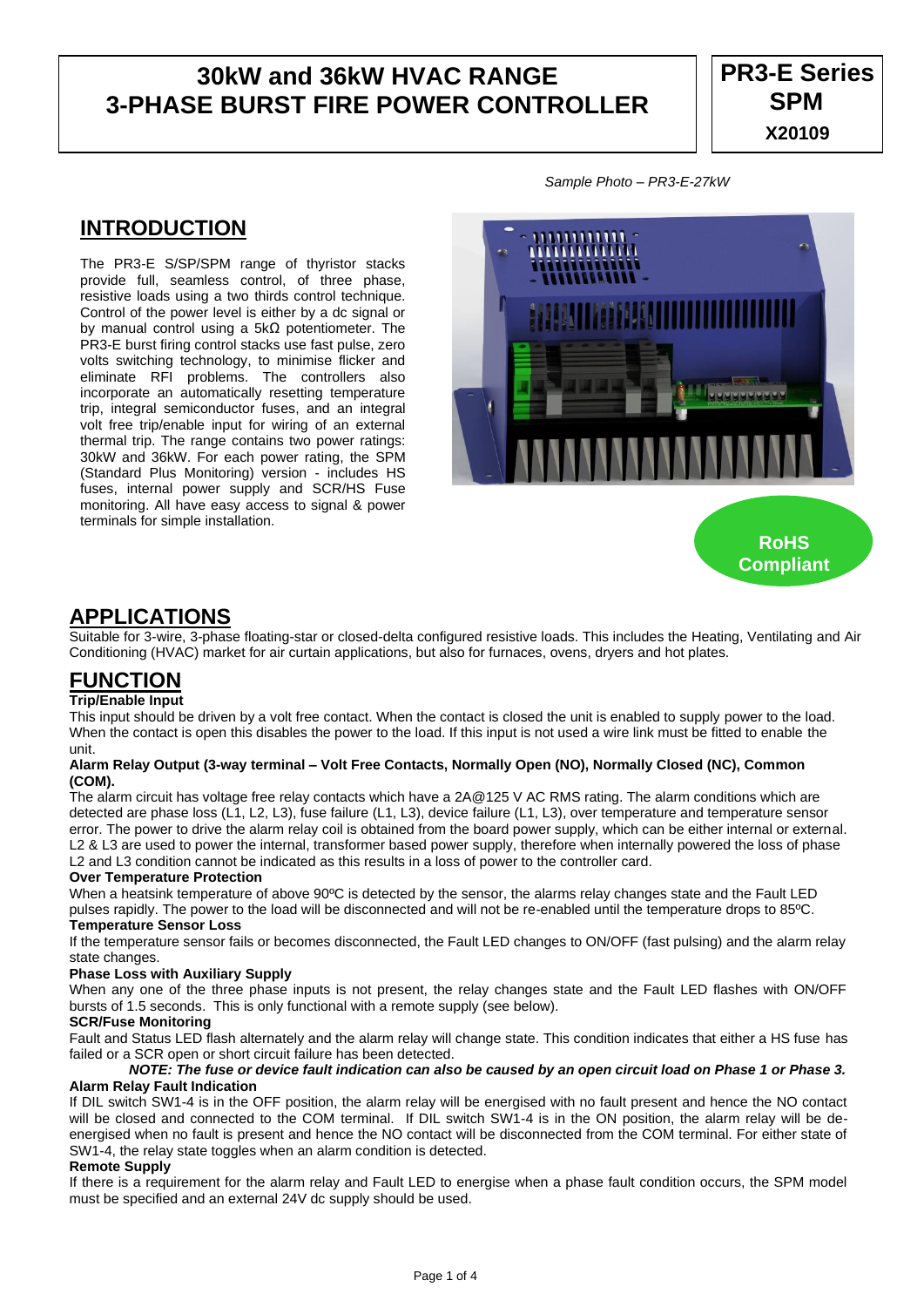# **CONTROL OPTIONS GUIDE**

### **Soft Start Option (SW1-1):**

When this switch is ON, the output ramps up to required power level using phase angle and then switches to burst fire mode.

#### **Rapid Burst Fire (SW1-2):**

When switch SW1-2 is in the OFF position, standard burst fire is used. When in standard burst fire mode, the Burst Rate trimmer (VR1) is used to set the time bae. The time base is the ON/OFF cycle time, this is variable from 1-30 seconds. When switch SW1-2 is in the ON position, rapid burst fire mode is selected. Two types of rapid burst fire are supported, single and dual cycle. Single cycle is selected when Burst Rate trimmer (VR1) is fully anticlockwise. Dual cycle is selected when Burst Rate trimmer (VR1) is fully clockwise.

#### **Offset Option (SW1-3):**

When SW1-3 is in the off position no offset is selected for the voltage and current input control signals. When SW1-3 is in the ON position an offset is introduced, this option is selected for 1-5V, 2-10V and 4-20mA control signals.

### **Voltage or Current Option (SW1-5):**

When switch SW1-5 is in the OFF position this selects a voltage control input signal (0-5V, 1-5V, 0-10V, 2-10V). When switch SW1-5 is in the ON position this selects a current control signal (0-20mA, 4-20mA).

#### **10V Signal Option (SW1-6):**

When switch SW1-6 is in the OFF position the control voltage is selected to be 0-5V or 1-5V, depending on the Offset Option switch (SW1-3).When switch SW1-6 is in the ON position the control voltage range is selected to be 0-10V or 2-10V depending on the Offset Option switch SW1-3.

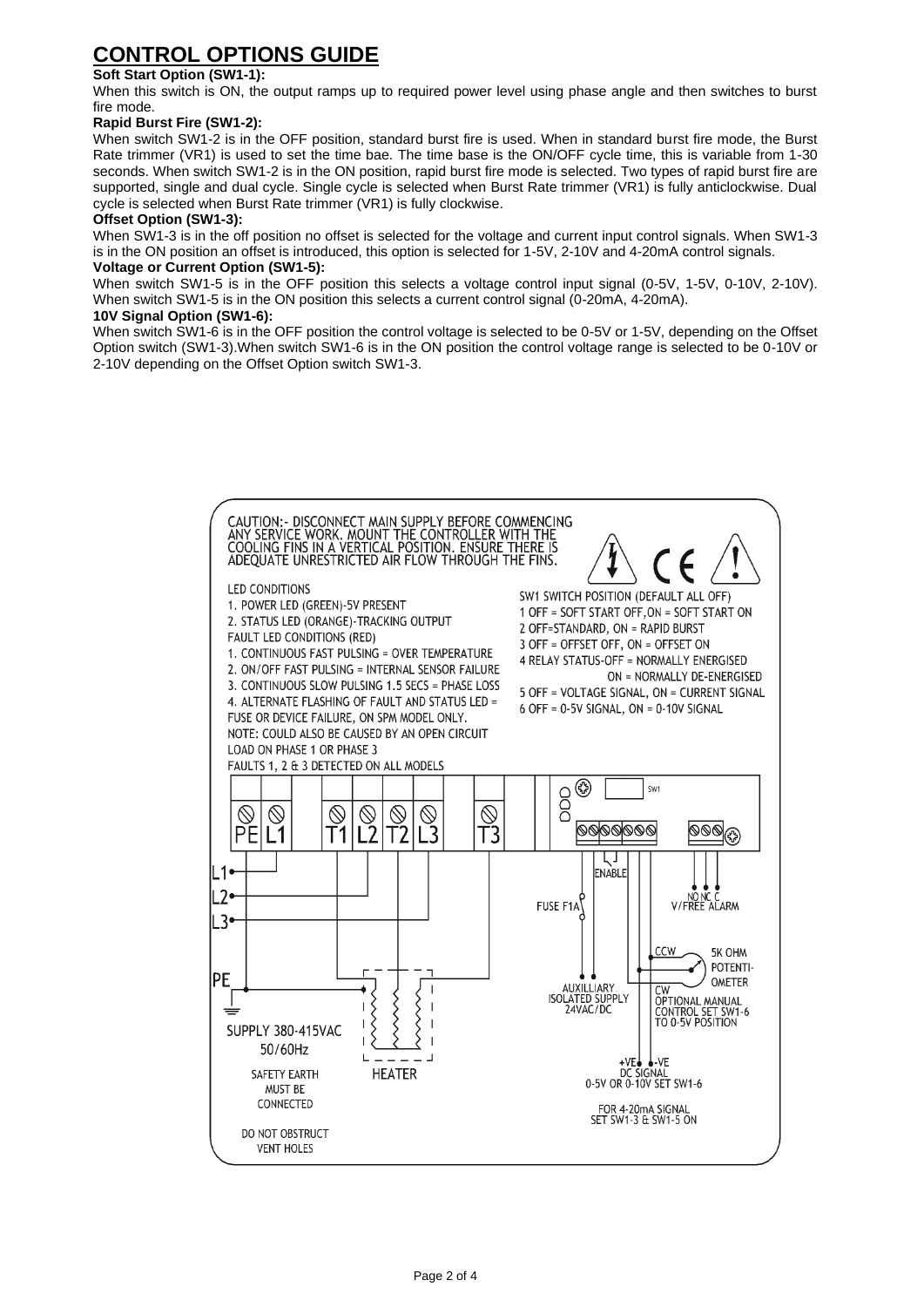## **INSTALLATION**

This robust stack assembly will operate in an ambient temperature of up to 45°C when naturally cooled and has a built in 90°C over temperature trip on the heatsink as a safety feature. The unit should be mounted vertically, with heatsink fins top to bottom and with sufficient surrounding air space to maximise natural convection cooling. If the unit is mounted in an enclosure or cabinet, adequate ventilation and/or forced air-cooling should be fitted.

#### **Load considerations**

The PR3E series of power controllers are designed for 3-wire, 3-phase floating-star or closed delta, resistive loads. The PR3-E series are 2-leg thyristor controllers and therefore do not support 3-phase, 4-wire star, star point to neutral loads. For further information on configured loads, see the 'Application Circuits' section of our supporting datasheet – APC (ref. X10322).

Heating loads such as Molybdenum, Platinum or Tungsten have a typical, 10:1, hot to cold, resistance ratio and therefore, when cold, draw larger currents than normal, it is recommended to enable the soft start feature when driving these types of load.

#### **Connections**

This unit has simple clamp type connectors for all auxiliary-wiring requirements.

#### **Power Supply**

Three way internal jumper JP2 selects the internal power supply input voltage to either 420v or 460v ac rms, phase to phase. If the jumper link is fitted across HI-COM, 460v is selected with the jumper link fitted across COM-LO, 420v is selected. The jumper header is labelled as shown below:



The SPM model has an internal power supply, the units are factory set for 420v rms (COM-LO) supply. For operation with an external power supply the jumper link should be removed from JP2. **Fusing**

#### It is recommended that high speed semiconductor type fuses (as supplied on SPM models) be used for protection. See SRA Data sheet X10255 for further information. Other external supplies should be fused accordingly.

#### **CE Marking**

This family carries a "CE" marking. These burst fire controllers do not normally require a remote filter. For more information contact our sales desk. A Declaration of Conformity is available on request.

| <b>SPECIFICATIONS</b><br><b>Power (Current) ratings:</b><br>Input voltage:<br>Frequency:<br><b>Control Signal Input Options:</b> | 30kW (42A); 36kW (50A); @ a typical supply of 415V RMS<br>400V RMS +/-10%<br>50/60Hz<br>0 to 5V or Manual using 5K Potentiometer: SW1-3:OFF, SW1-5:OFF, SW1-6:OFF.<br>1 to 5V: SW1-3:ON, SW1-5:OFF, SW1-6:OFF. 0 to 10V: SW1-3:OFF, SW1-5:OFF, SW1-<br>6:ON<br>2 to 10V: SW1-3:ON, SW1-5:OFF, SW1-6:ON<br>0-20mA: SW1-3:OFF, SW1-5:ON, SW1-6:OFF. 4-20mA: SW1-3:ON, SW1-5:ON, SW1-<br>6:OFF. |
|----------------------------------------------------------------------------------------------------------------------------------|----------------------------------------------------------------------------------------------------------------------------------------------------------------------------------------------------------------------------------------------------------------------------------------------------------------------------------------------------------------------------------------------|
| <b>Alarms Relay Contact Rating:</b>                                                                                              | 2A @ 125V ac Max.                                                                                                                                                                                                                                                                                                                                                                            |
| <b>Power Indicator:</b>                                                                                                          | Power LED                                                                                                                                                                                                                                                                                                                                                                                    |
| <b>Status Indicator:</b>                                                                                                         | Status LED indicator changes intensity during phase angle soft start or flashes in<br>synchronisation with bursts.                                                                                                                                                                                                                                                                           |
| <b>Over Temperature:</b>                                                                                                         | Temperature trip activates @ 90°C, +/- 1°C. Fault LED indicator flashes, continuous fast<br>pulsing.<br>Temperature trip de-activates $@$ 85°C, +/- 1°C                                                                                                                                                                                                                                      |
| <b>Alarm Relay Default State</b>                                                                                                 | SW1-4:OFF Relay is energised in no fault state, NO contact is closed (connected to<br>COM).<br>SW1-4:ON Relay is de-energised in no fault state, NO contact is open (disconnected from<br>COM).                                                                                                                                                                                              |
| <b>Phase loss Detection</b>                                                                                                      | Fault LED indicator 'flashes' continuous slow pulsing.                                                                                                                                                                                                                                                                                                                                       |
| <b>Sensor Loss Detection:</b>                                                                                                    | Fault LED indicator 'flashes' fast pulsing.                                                                                                                                                                                                                                                                                                                                                  |
| <b>SCR/Fuse Fault:</b>                                                                                                           | Fault LED and Status LED alternately flash (SPM model only).                                                                                                                                                                                                                                                                                                                                 |
| <b>Cable Terminations:</b>                                                                                                       | <b>Phase Power</b><br>10mm <sup>2</sup> rising clamp terminal block                                                                                                                                                                                                                                                                                                                          |
|                                                                                                                                  | 10mm <sup>2</sup> rising clamp terminal block<br>Earth<br>Remote Supply, Alarm Relay, Enable, Control Signal 2.5mm <sup>2</sup> rising clamp terminal block                                                                                                                                                                                                                                  |
| <b>Terminal Torque Settings:</b><br><b>Fusing</b>                                                                                | 1.2Nm (10mm <sup>2</sup> ) Power terminals only.<br>30kW: 56ET (56A) High-Speed Semiconductor type fuse, or equivalent.<br>36kW: 63ET (63A) High-Speed Semiconductor type fuse, or equivalent.                                                                                                                                                                                               |
| <b>Ambient Temperature:</b>                                                                                                      | 45°C without de-rating                                                                                                                                                                                                                                                                                                                                                                       |
| <b>Dimensions:</b>                                                                                                               | 152mm (D) x 241mm (W) x 115mm (H)                                                                                                                                                                                                                                                                                                                                                            |
| <b>Fixing Centres:</b>                                                                                                           | 4 x 5.5mm ø holes on centres 220mm (W) x 130mm (D)                                                                                                                                                                                                                                                                                                                                           |
| <b>Weight:</b>                                                                                                                   | 2.6kg Maximum (all models)                                                                                                                                                                                                                                                                                                                                                                   |
|                                                                                                                                  |                                                                                                                                                                                                                                                                                                                                                                                              |